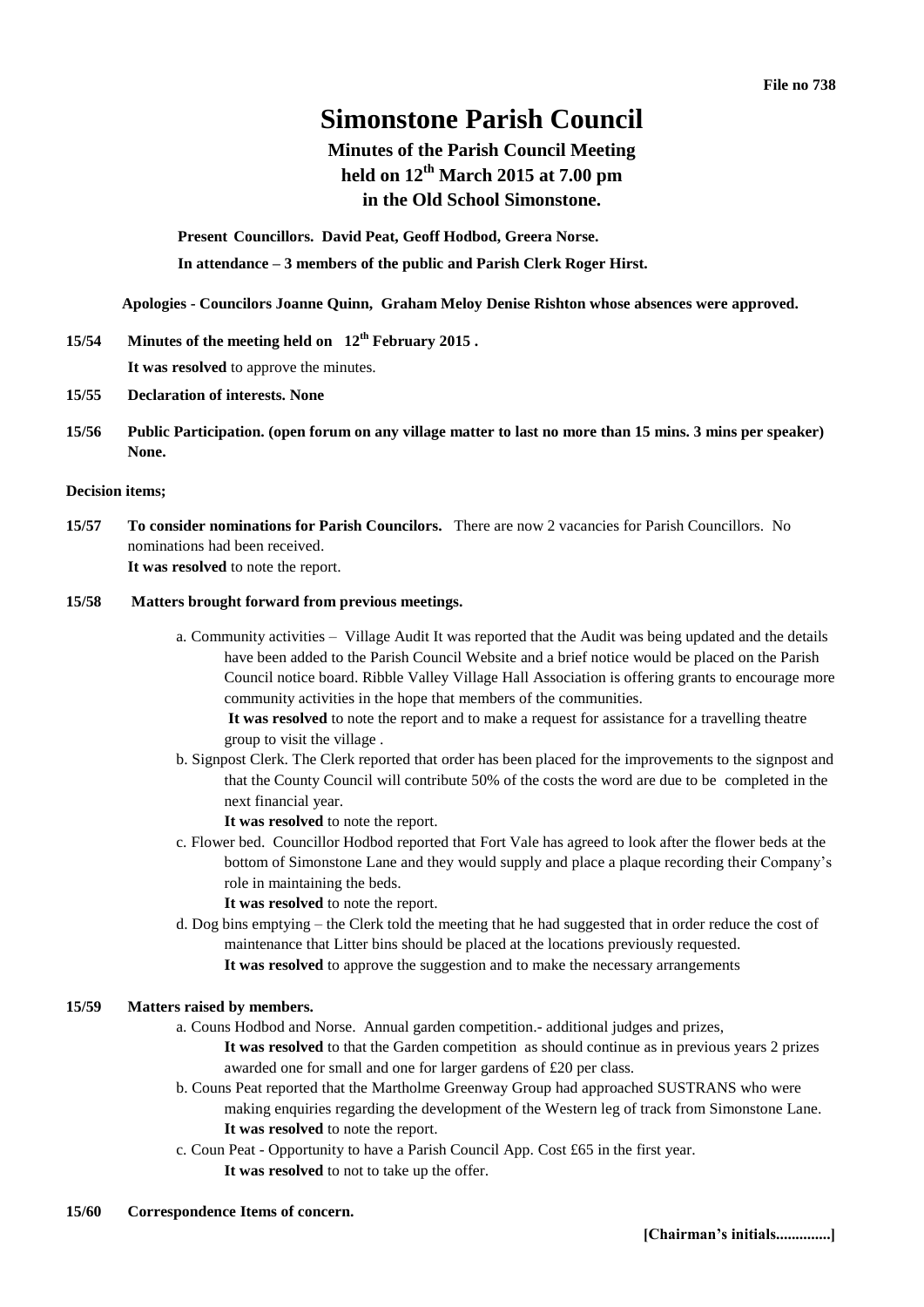a. Overgrown hedges -The Clerk reported that he had requested the County Highway Dept. who had contact the owners of properties whose hedges obstructed the footpaths on School Lane and Haugh Avenue and he reported that the hedges had been attended to. **It was resolved** to note the report.

#### **15/61 Reports**

a. Chairman and Coun Norse . – Reported that they had both attended the Mayor's Reception and Training meeting where the work of parish councilor's and how their efforts can enhance their local communities and how to become a Councillor in the forth coming elections. **It was resolved** to note the report.

### **15/62 Governance revew**

a. Financial Regulations and Audit Arrangements 2014 are the background to the following;-

- i "All about Local Councils" for information.
- ii Draft Standing Orders forwarded to members, based on NALC 2014 were reviewed and **It was resolved** to amend them and distribute them to members for approval at the next Parish Council meeting.
- iii Transparency code for smaller authorities 2014

### **It was resolved** to adopt the code.

- iv Adopted code of Conduct- review forwarded to members It was resolved to add the extract from the Localism Act chapter7 section 27 para10 in order to clarify when declaration of interests apply.
- v Asset Register. 2015. Updated and forwarded to members. It was resolved to approve the updated Register.
- vi Guide for Councillors on personal interests.

#### **15/63 LCC.**

a. Parish Champion's fund an application was made to fund a replacement computer. The application was successful and a grant of £274 has been received. It was resolved to note the report.

#### **15/64 RVBC.**

# **15/65 Planning Applications –**

| <b>Application number</b><br>3/2015/012530/01/2015 | Officer: Claire Booth 01200 414493                                                                                                       | <b>Grid Reference</b> |  |
|----------------------------------------------------|------------------------------------------------------------------------------------------------------------------------------------------|-----------------------|--|
| <b>Address</b>                                     | Beck Top Clough Lane Simonstone Burnley BB12 7HW                                                                                         |                       |  |
| <b>Proposal</b>                                    | Discharge of conditions 3 (materials) 4 (window details) 5 (timing of roofing<br>works) 6 (bat boxes) of planning permission 3/2014/1054 |                       |  |
| <b>Parish Council</b>                              | No action required                                                                                                                       |                       |  |

#### **It was resolved** to note the report.

### **15/66 Finance**

### a. **Payment**.

| Î.  | LALC          | Subscription.    | £232.88           |
|-----|---------------|------------------|-------------------|
| ii. | I R Hirst     | Salary           | £503.29           |
| iii | <b>HMRC</b>   | Income Tax       | £126.00           |
| iv  | <b>PSS</b>    | Expenses         | £93.57            |
| v   | Eon           | Electric/lights. | $£0.00$ no charge |
|     | vi Sabden P.C | Lengthsman.      |                   |

**It was resolved** to pay the above accounts.